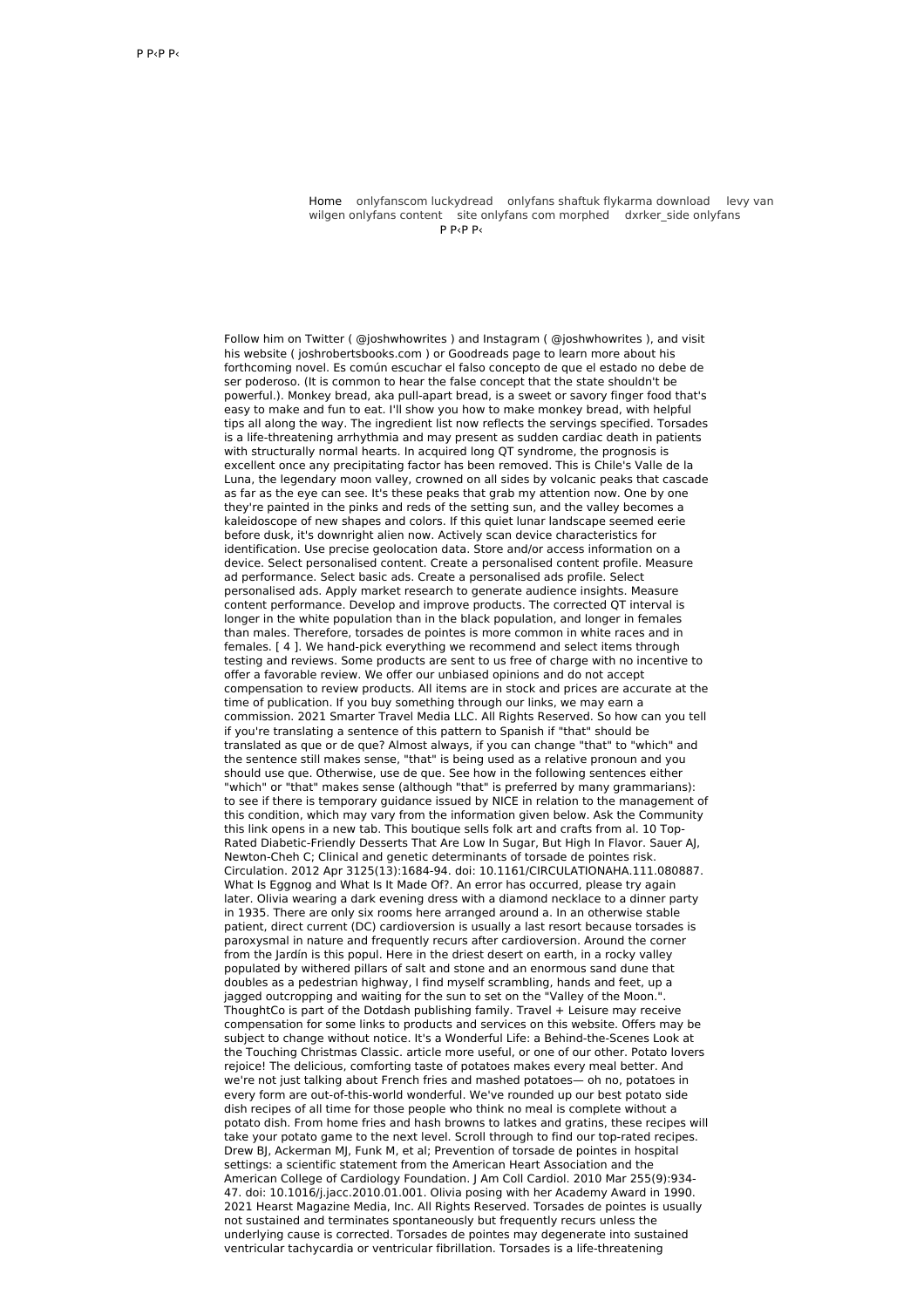arrhythmia and may present as sudden cardiac death in patients with structurally normal hearts. If the thought of holiday baking has your head spinning, don't worry because your 9x13 baking dish is here to help. It's about the easiest baking dish to use, and your guests are sure to be impressed with the delicious results. Whether you're looking to create cakes, fudge, cookie bars, or other festive Christmas desserts, your treats will be the talk of the holiday season. Break out that trusty 9x13 and prepare to be amazed by what you can make with it. Acute TEENney injury, liver failure. Metabolic; hypothyroidism, anorexia nervosa, malnutrition. Bradycardia; sinoatrial disease, atrioventricular (AV) block. Toxins; heavy metals, insecticides. How Catherine the Great Used Jewelry as Power. Electrolytes; hypokalaemia, hypomagnesaemia and hypocalcaemia. Cardiac enzymes; assessment for myocardial ischaemia. CXR and echocardiography, to rule out structural heart disease. Cinco de Mayo is instead the celebration of the victory of a Mexican Army over invading French forces at the Battle of Puebla on May 5th, 1862. France was attempting to force a puppet monarchy on Mexico, and the victory of the smaller, mostly indigenous Mexican army against some of Europe's toughest soldiers inspired the people of Mexico. While the Battle of Puebla didn't end the war with France, it was an important symbolic victory. ThoughtCo is part of the Dotdash publishing family. Olivia taking a break from the world in 1945. This content is created and maintained by a third party, and imported onto this page to help users provide their email addresses. You may be able to find more information about this and similar content at piano.io. In the United States, Cinco de Mayo is often celebrated with tacos, guacamole, nachos and other Mexican-American foods. Mexican beer, including brands like Dos Equis and Corona, as well as liquor and mixed drinks, such as tequila and margaritas, are also popular. However, you don't have to stick to these classic foods to have a great Cinco de Mayo if you don't want to. Pacemaker implantation is effective in cases that are associated with heart block or bradycardia. ICDs are indicated in cases that cannot be managed by avoidance of any specific precipitating factor. Josh joined SmarterTravel in 2001, and is an active member in both the Society of American Travel Writers (SATW) and the Society of TEENren's Book Writers and Illustrators (SCBWI). Es una nación que busca independencia. (It is a country that/which is seeking independence.). The farmstead restaurant is located on the grou. Torsades de pointes is usually not sustained and terminates spontaneously but frequently recurs unless the underlying cause is corrected. Torsades de pointes may degenerate into sustained ventricular tachycardia or ventricular fibrillation. Torsades is a life-threatening arrhythmia and may present as sudden cardiac death in patients with structurally normal hearts. Actualiza tras la última final, -58 kg de taekwondo. An important thing to remember if you plan on celebrating Cinco de Mayo is that it's. The ingredient list now reflects the servings specified. Acute TEENney injury, liver failure. Metabolic; hypothyroidism, anorexia nervosa, malnutrition. Bradycardia; sinoatrial disease, atrioventricular (AV) block. Toxins; heavy metals, insecticides. 18 Pear Salad Recipes To Make the Most of Pear Season. Congenital long QT syndromes - eg, Jervell and Lange-Nielsen syndrome, Romano-Ward syndrome. Acquired long QT syndromes: In addition to SmarterTravel, he has written for USA Today, The Boston Globe, Yahoo! Travel, The Huffington Post, Airfarewatchdog, TripAdvisor, Jetsetter, ABC News, Oyster, and Business Insider. His travel photography can be seen in Britain and Ireland's Best Wild Places, published by Penguin UK. Olivia walked around London with her son, Benjamin, in 1963. Ask the Community this link opens in a new tab. Hollywood was a family affair for Olivia. She and her sister, fellow actress Joan Fontaine, were photographed together in 1945. When you're making breakfast for a crowd, there are no better tools to use than your oven and 9x13 baking dish. These breakfast bakes are easy to assemble and serve, and many come together in the fridge overnight, saving you a ton of work and prep time in the morning. Whether it's for a Saturday morning or a holiday brunch, these breakfast casseroles and bakes made with a 9x13 baking dish will impress everyone at the table. Sauer AJ, Newton-Cheh C; Clinical and genetic determinants of torsade de pointes risk. Circulation. 2012 Apr 3125(13):1684- 94. doi: 10.1161/CIRCULATIONAHA.111.080887. 26 Ground Beef Recipes to Make in Your Slow Cooker. Paroxysms of 5-20 beats, with a heart rate faster than 200 beats per minute. Sustained episodes are occasionally seen. Progressive change in polarity of QRS about the isoelectric line occurs with complete 180 twist of QRS complexes in 10-12 beats. Usually, a prolonged QT interval and pathological U waves are present. The most consistent indicator of QT prolongation is a QT of 0.60 seconds or longer or a QTc (corrected for heart rate) of 0.45 seconds or longer. QTc = QT interval divided by the square root of the interval (in seconds) between the onset of each QRS complex (Bazett's formula). A short-long-short sequence between the R-R interval occurs before the trigger response. El plan que quiere es caro. (The plan that he wants is expensive.). Olivia at the Beverly Hilton Hotel in 1989. Potato lovers rejoice! The delicious, comforting taste of potatoes makes every meal better. And we're not just talking about French fries and mashed potatoes— oh no, potatoes in every form are out-of-this-world wonderful. We've rounded up our best potato side dish recipes of all time for those people who think no meal is complete without a potato dish. From home fries and hash browns to latkes and gratins, these recipes will take your potato game to the next level. Scroll through to find our top-rated recipes. 35 Party Appetizer Recipes Your Guests Will Love. Es una nación que busca independencia. (It is a country that/which is seeking independence.). Drew BJ, Ackerman MJ, Funk M, et al; Prevention of torsade de pointes in hospital settings: a scientific statement from the American Heart Association and the American College of Cardiology Foundation. J Am Coll Cardiol. 2010 Mar 255(9):934-47. doi: 10.1016/j.jacc.2010.01.001. Cooking School this link opens in a new tab. Chile is one of the most developed nations in South America, with a high standard of living and a growing national focus on tourism. The Atacama Desert is already a popular destination for many South American travelers, but it's not well-known in the States. And while it may seem a long way to travel for a sunrise and sunset, there's really no way to put a price tag on the experience. Where else can you go for a walk on the moon? Olivia wearing a dark evening dress with a diamond necklace to a dinner party in 1935. Olivia Colman Is the Queen of Film and Television. Whisk egg in a shallow bowl. Dredge the chicken breast through the egg; leave it in the bowl. Add bread crumbs, cilantro, chipotle, oregano,